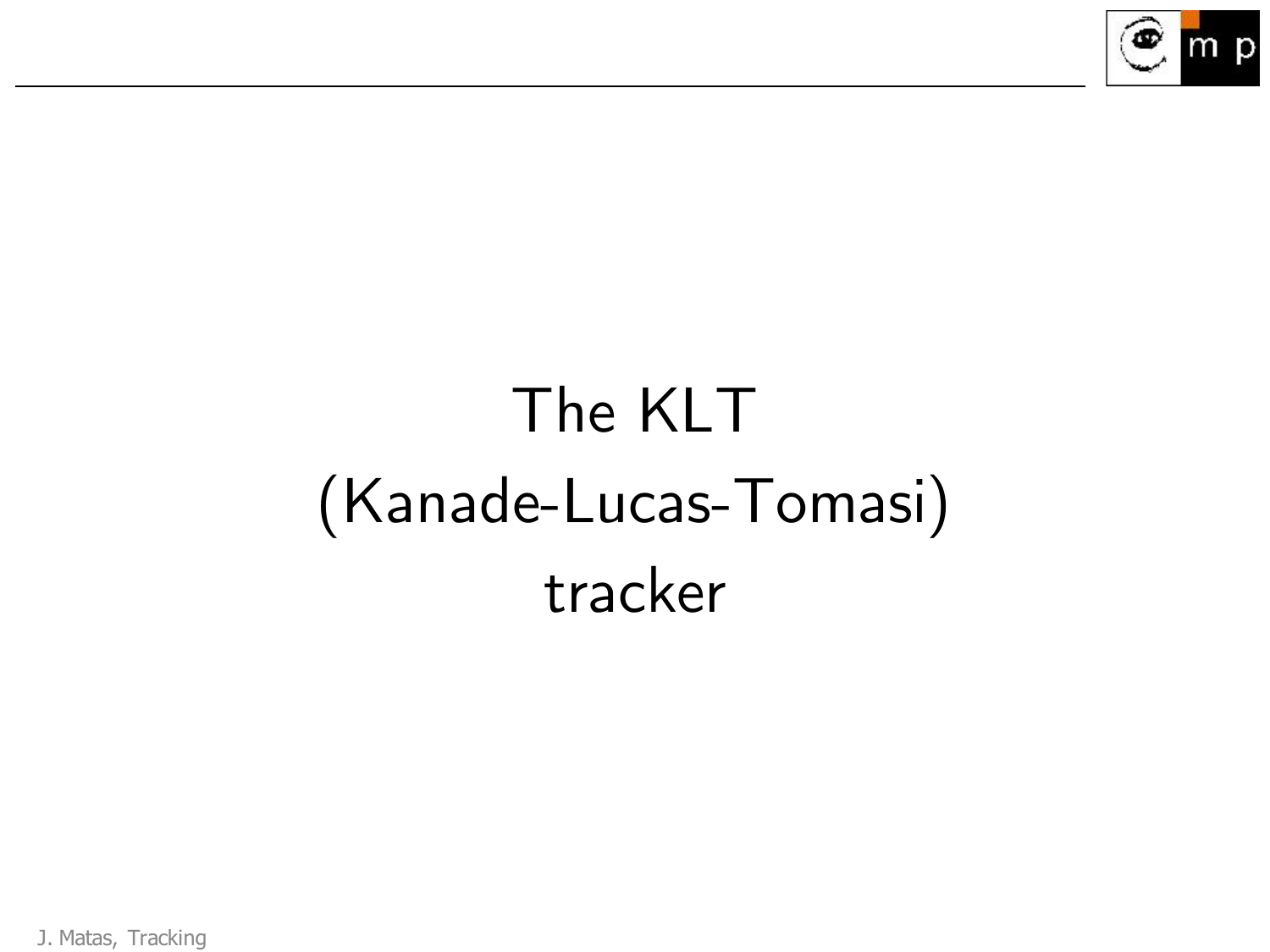Gala

## KLT Introduction

### *Given*:

- Input image I and the template image *T*
- Region of interest (ROI) in *T*
- Assumed transformation W from ROI in *T* to (part of) *I* :

$$
\mathsf{W}(\mathbf{x};\mathbf{p})\text{:}\ \mathbb{R}^2\ \rightarrow\mathbb{R}^2\quad \ (\mathbf{p}=\text{parameter})
$$

#### *Find*:

•  $\mathbf{p}^*$  such that  $T(\mathbf{x})$  is "close" to  $I(W(\mathbf{x};\mathbf{p}^*))$  for  $\mathbf{x} \in \text{ROI}$ 

#### Template image  $T$  and input image *I*

 $I(W(x; \mathbf{p}^*))$ 



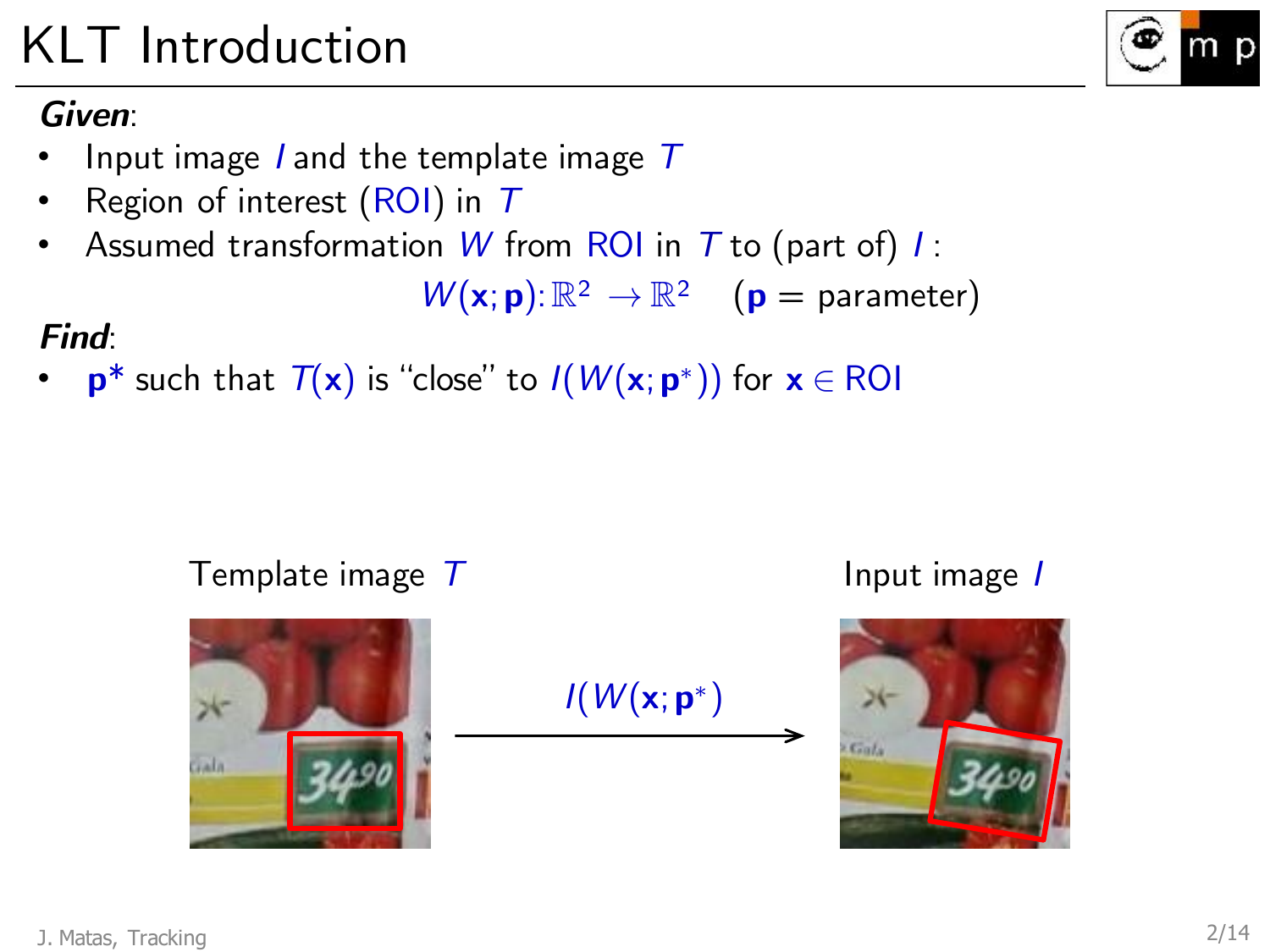## KLT, Transformation functions



**Examples** of transformation  $W(\mathbf{x}; \mathbf{p})$ :  $\mathbb{R}^2 \to \mathbb{R}^2$  ( $\mathbf{p} =$  parameter)

Template image  $\mathcal{T}(\mathsf{x})$ ,  $\mathsf{x} = (x_1, x_2)^\mathsf{T}$ , Input image  $I(\mathbf{y}), \quad \mathbf{y} = (y_1, y_2)^T$ .

• Translation by  $\mathbf{p}=(p_1,p_2)^T$ ,  $\mathbf{p}\in\mathbb{R}^2$ :

$$
W(\mathbf{x};\mathbf{p}) = \mathbf{x} + \mathbf{p} = \left(\begin{array}{c} x_1 + p_1 \\ x_2 + p_2 \end{array}\right)
$$

• Affine transformation,  $\mathbf{p} \in \mathbb{R}^{2 \times 3}$ :

$$
W(\mathbf{x};\mathbf{p}) = \left[\begin{array}{cc} p_{11} & p_{12} & p_{13} \\ p_{21} & p_{22} & p_{23} \end{array}\right] \left(\begin{array}{c} x_1 \\ x_2 \\ 1 \end{array}\right)
$$

• Rotation by  $p$  around origin,  $\mathbf{p} = p \in [0, 2\pi)$ :

$$
W(\mathbf{x}; \mathbf{p}) = \begin{bmatrix} \cos p & \sin p \\ -\sin p & \cos p \end{bmatrix} \begin{pmatrix} x_1 \\ x_2 \end{pmatrix}
$$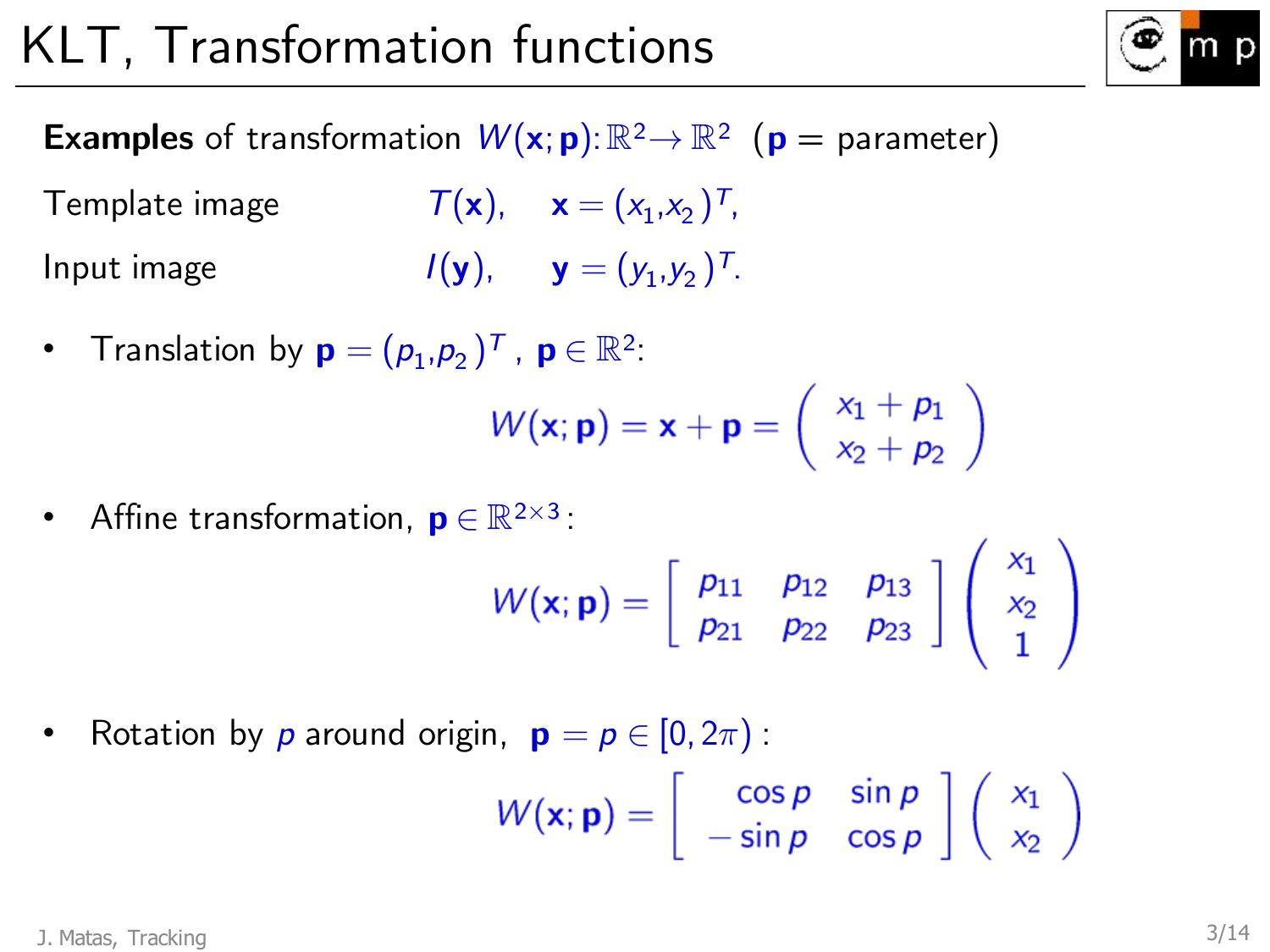

Measure of "closeness" of  $T(x)$  and  $I(W(x; p))$ ,  $x \in \text{ROI}$ *SSD* (used most often):

$$
SSD(\mathbf{p}) = \sum_{\mathbf{x} \in \text{ROI}} \left[ I(W(\mathbf{x}; \mathbf{p})) - T(\mathbf{x}) \right]^2
$$

Optimization task: Find **p**\* such that

$$
\mathbf{p}^* = \underset{\mathbf{p}}{\text{argmin}} \: SSD(\mathbf{p})
$$

**Note**: In the subsequent text, for better clarity we use the following notation for 'function at a point' interchangeably:

$$
f(x) \equiv f|_x, \text{ e.g. } I(W(\mathbf{x}; \mathbf{p})) \equiv I|_{W(\mathbf{x}; \mathbf{p})}
$$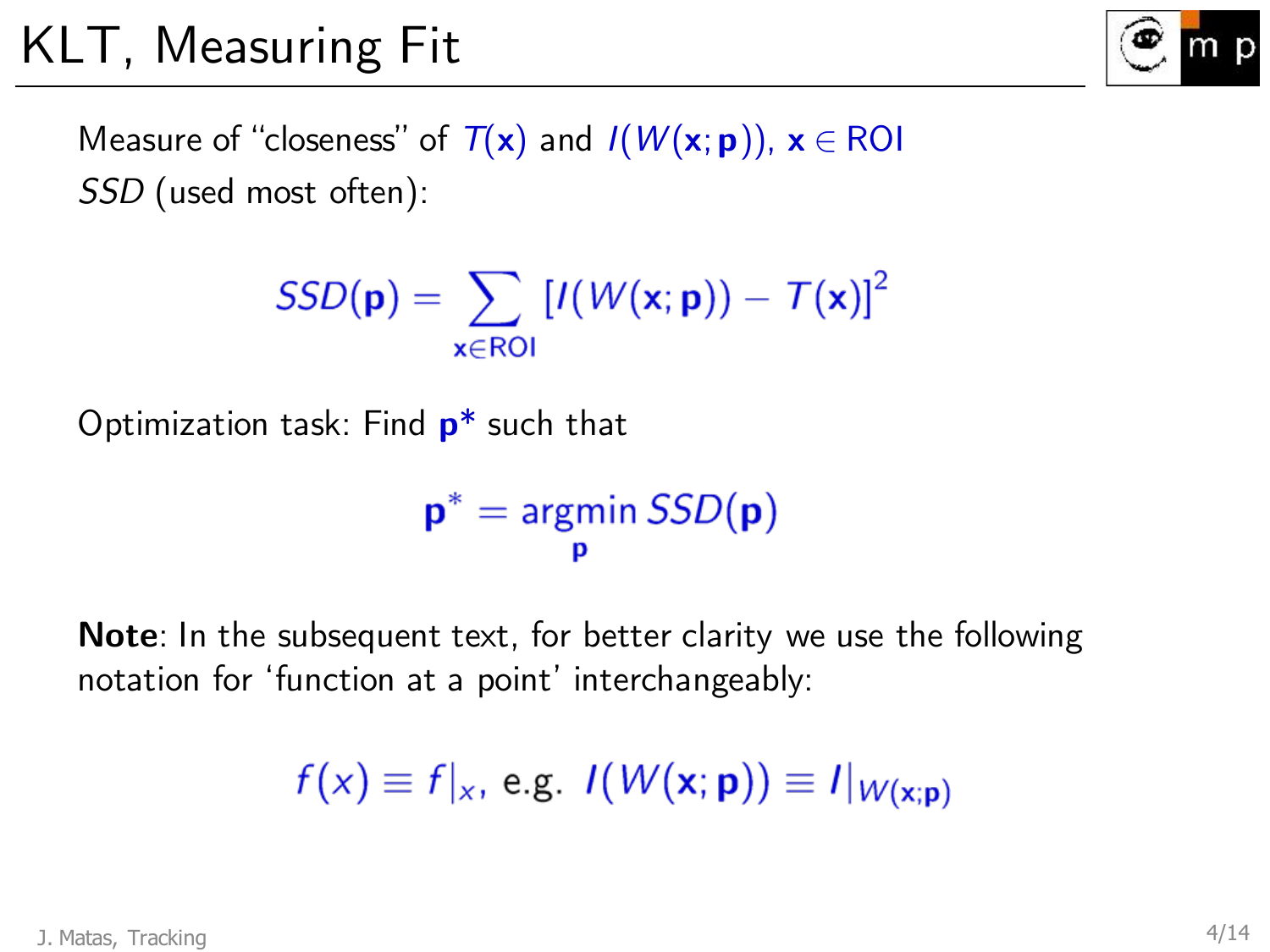KLT, Finding Best Transformation **p**\*



## $SSD(\mathbf{p}) = \sum \left[ I(W(\mathbf{x}; \mathbf{p})) - T(\mathbf{x}) \right]^2$   $\mathbf{p}^* = \text{argmin } SSD(\mathbf{p})$  $x \in \text{ROI}$

#### *How to find* **p**\* *?*

It would be possible to quantize the search space of **p**, enumerate all possibilities and take the one minimizing SSD. But this computationally expensive and would be infeasible in practice.

### *KLT approach*:

- 1. Make the linearization (first-order Taylor approximation) inside brackets w.r.t. the parameter **p**
- 2. By this, the problem is converted to least-squares problem which is well understood and has a closed-form solution.
- 3. Because of approximation in step 1, iterate.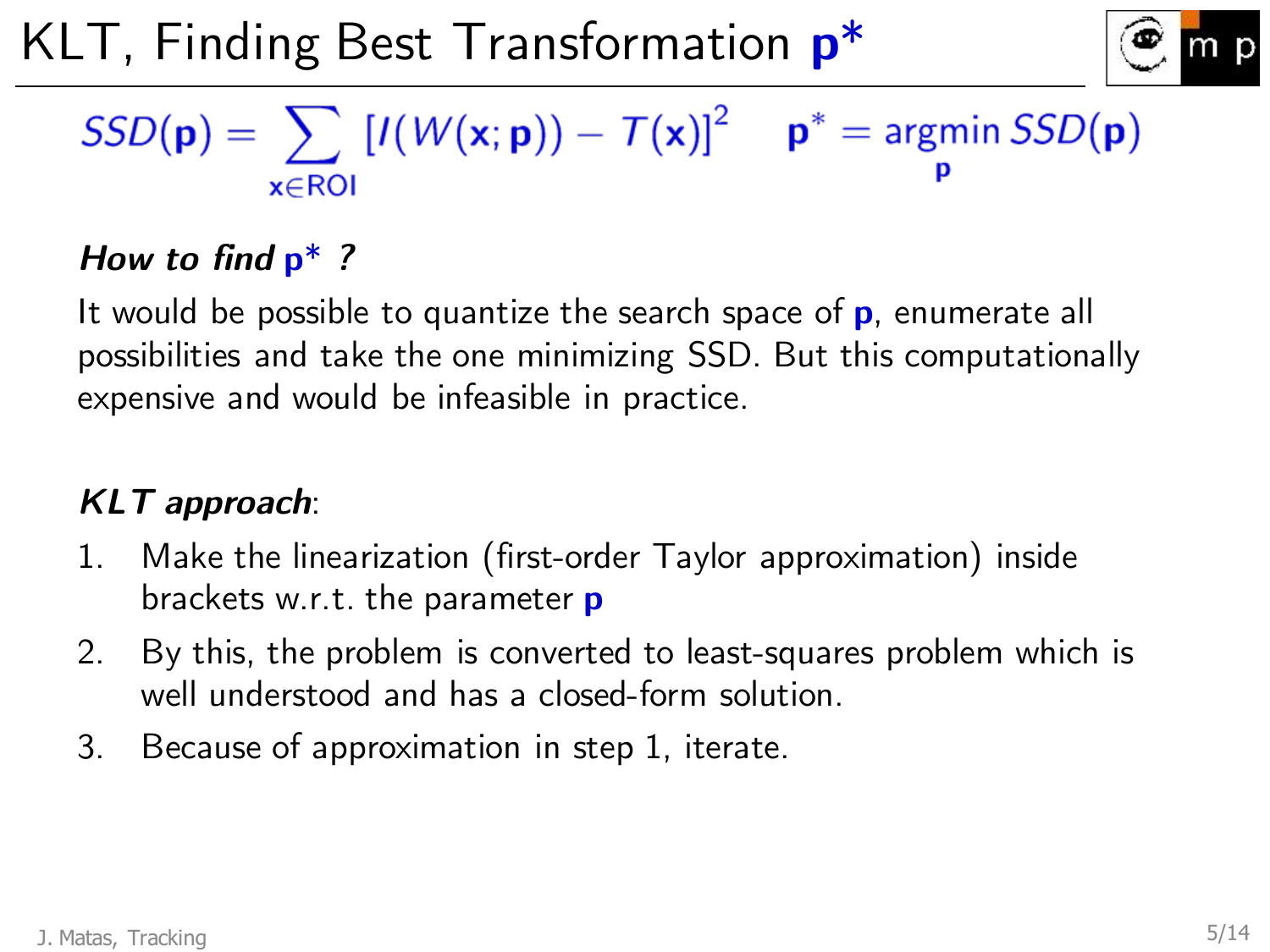Approximating the warp



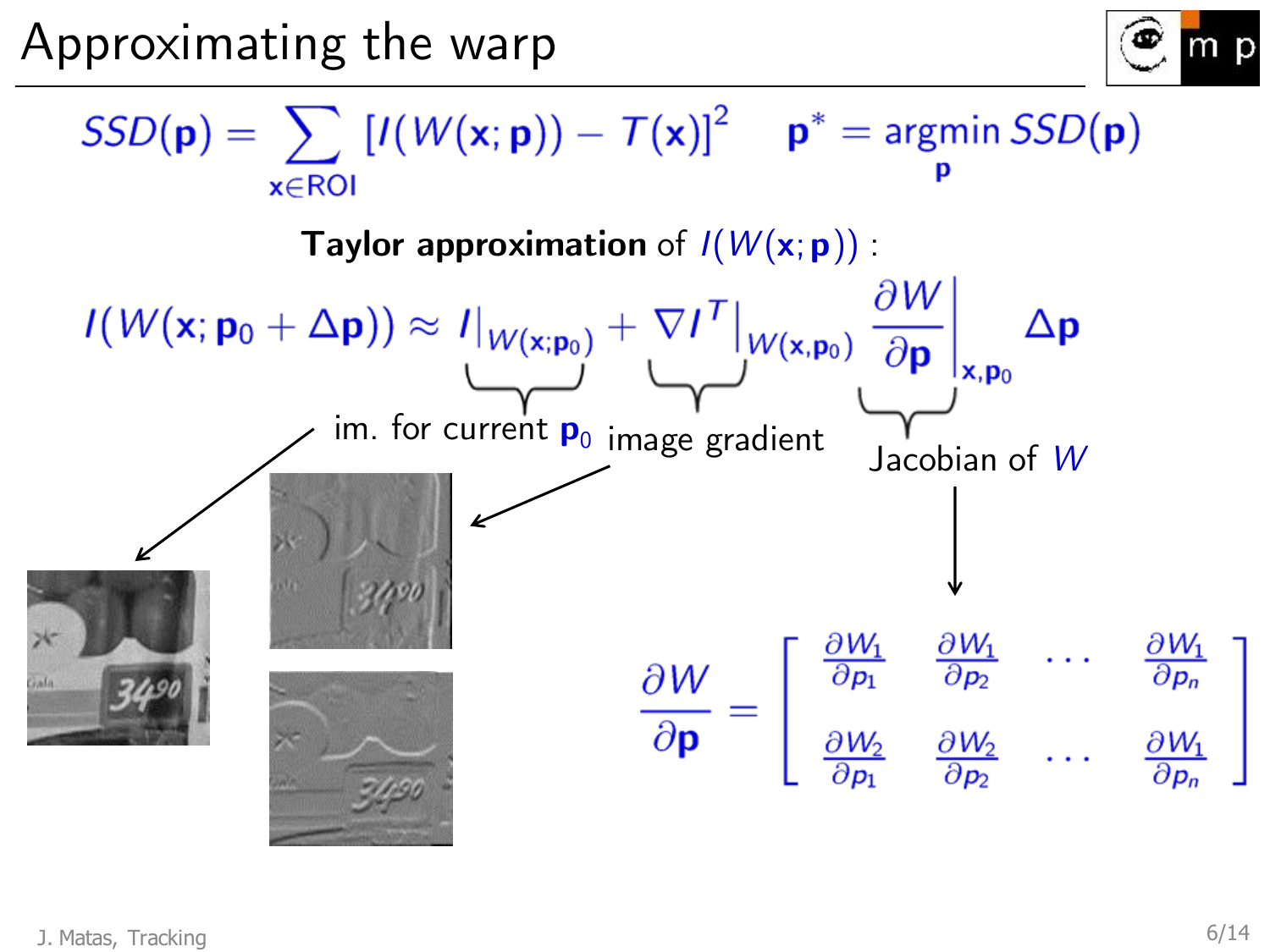

Transformation: 
$$
W(\mathbf{x}; \mathbf{p}) = \begin{pmatrix} x_1 + p_1 \\ x_2 + p_2 \end{pmatrix}
$$
  
\nIts Jacobian:  $\frac{\partial W}{\partial \mathbf{p}}(\mathbf{x}; \mathbf{p}) = \begin{bmatrix} \frac{\partial W_1}{\partial x_1} & \frac{\partial W_1}{\partial x_2} \\ \frac{\partial W_2}{\partial x_1} & \frac{\partial W_2}{\partial x_2} \end{bmatrix} = \begin{bmatrix} 1 & 0 \\ 0 & 1 \end{bmatrix}$   
\n $I(W(\mathbf{x}; \mathbf{p}_0 + \Delta \mathbf{p})) \approx I|_{W(\mathbf{x}; \mathbf{p}_0)} + \nabla I^T|_{W(\mathbf{x}, \mathbf{p}_0)} \frac{\partial W}{\partial \mathbf{p}}|_{\mathbf{x}, \mathbf{p}_0} \Delta \mathbf{p}$   
\n $\nabla I^T \frac{\partial W}{\partial \mathbf{p}} = \nabla I^T \begin{bmatrix} 1 & 0 \\ 0 & 1 \end{bmatrix} = \nabla I^T = \left(\frac{\partial I}{\partial x_1}, \frac{\partial I}{\partial x_2}\right)$ 

 $I(W(\mathbf{x}; \mathbf{p}_0 + \Delta \mathbf{p})) \approx I|_{W(\mathbf{x}; \mathbf{p}_0)} + \Delta p_1 \frac{\partial I}{\partial x_1}\bigg|_{W(\mathbf{x}, \mathbf{p}_0)} + \Delta p_2 \frac{\partial I}{\partial x_2}\bigg|_{W(\mathbf{x}, \mathbf{p}_0)}$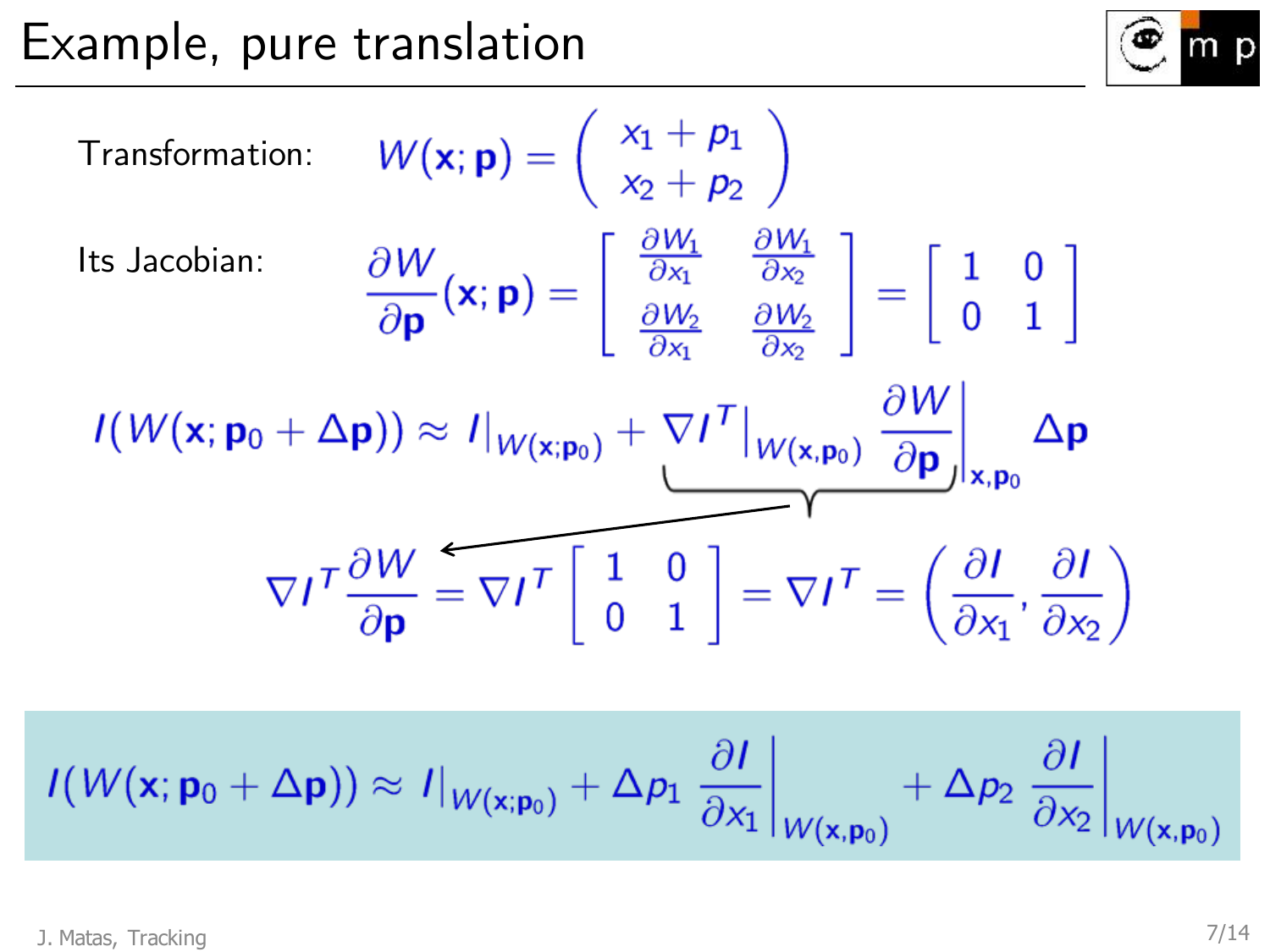

 $I(W(\mathbf{x}; \mathbf{p}_0 + \Delta \mathbf{p})) \approx I|_{W(\mathbf{x}; \mathbf{p}_0)} + \Delta p_1 \left. \frac{\partial I}{\partial x_1} \right|_{W(\mathbf{x}, \mathbf{p}_0)}$  $+\Delta p_2 \left.\frac{\partial I}{\partial x_2}\right|_{W(\mathbf{x}, \mathbf{p}_0)}$ 







Gala

image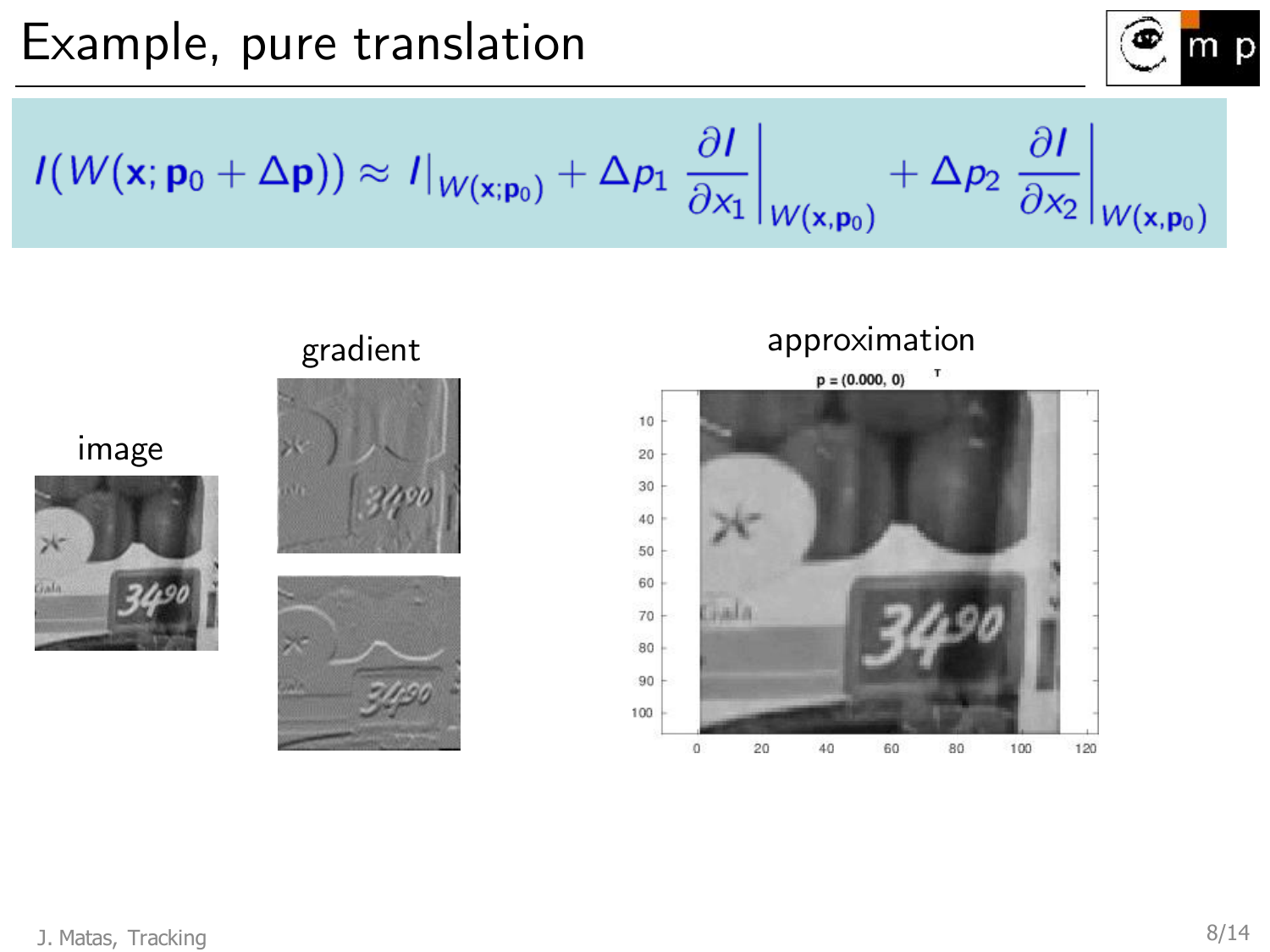LSQ problem to find Δ**p**\*



$$
SSD(\mathbf{p}) = \sum_{\mathbf{x} \in \text{ROI}} \left[ I(W(\mathbf{x}; \mathbf{p})) - T(\mathbf{x}) \right]^2 \quad \mathbf{p}^* = \underset{\mathbf{p}}{\text{argmin}} \; SSD(\mathbf{p})
$$

Taylor approximation of 
$$
I(W(\mathbf{x}; \mathbf{p})
$$
)

\n
$$
I(W(\mathbf{x}; \mathbf{p}_0 + \Delta \mathbf{p})) \approx I|_{W(\mathbf{x}; \mathbf{p}_0)} + \nabla I^T|_{W(\mathbf{x}, \mathbf{p}_0)} \left. \frac{\partial W}{\partial \mathbf{p}} \right|_{\mathbf{x}, \mathbf{p}_0} \Delta \mathbf{p}
$$

Solve for 
$$
\Delta \mathbf{p}^*
$$
:  
\n
$$
\Delta \mathbf{p}^* = \underset{\Delta \mathbf{p}}{\text{argmin}} \sum_{\mathbf{x} \in \text{ROI}} \left[ I|_{W(\mathbf{x}; \mathbf{p}_0)} + \nabla I^T|_{W(\mathbf{x}, \mathbf{p}_0)} \frac{\partial W}{\partial \mathbf{p}} \Big|_{\mathbf{x}, \mathbf{p}_0} \Delta \mathbf{p} - T(\mathbf{x}) \right]^2
$$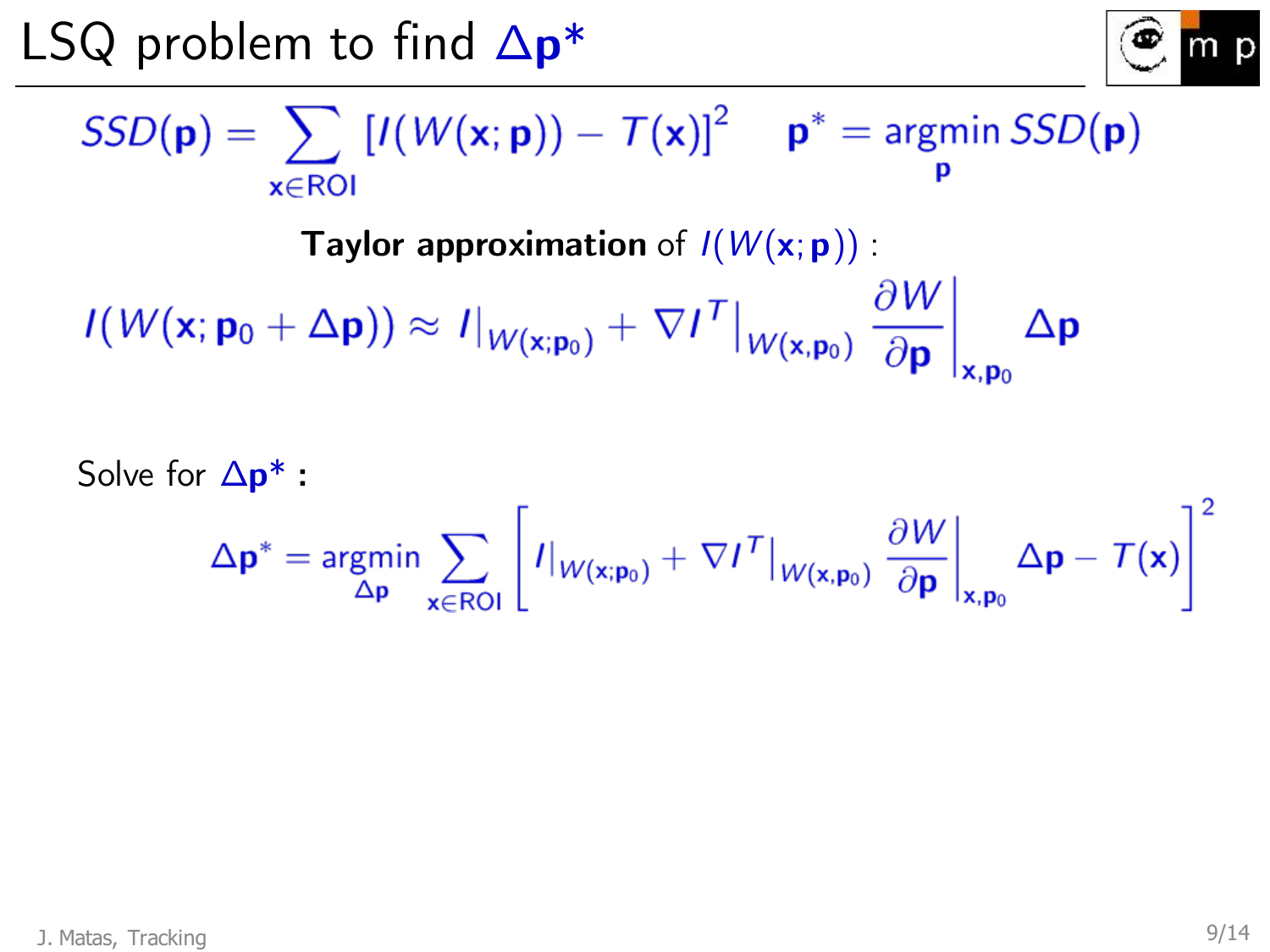

This:

$$
\Delta \mathbf{p}^* = \underset{\Delta \mathbf{p}}{\text{argmin}} \sum_{\mathbf{x} \in \text{ROI}} \left[ I|_{W(\mathbf{x}; \mathbf{p}_0)} + \nabla I^T|_{W(\mathbf{x}, \mathbf{p}_0)} \frac{\partial W}{\partial \mathbf{p}} \right]_{\mathbf{x}, \mathbf{p}_0} \Delta \mathbf{p} - T(\mathbf{x}) \right]^2
$$

has a form of a classical least-squares problem:

$$
\underset{\mathbf{z}}{\text{argmin}} \|\mathbf{A}\mathbf{z} - \mathbf{b}\|^2
$$

where

- rows of matrix  $\mathbf{A}$  are equal to  $\nabla I^{\mathsf{T}}(\partial W/\partial \mathbf{p})$  (for a given  $\mathbf{x}$  and  $\mathbf{p}_0$ ),
- $z = \Delta p$ , and
- elements of **b** equal to  $T(\mathbf{x}) I(W(\mathbf{x}; \mathbf{p}_0))$ , that is, current residuals for given **x**.

Such problem has a well-known solution,  $\mathbf{z} = (\mathbf{A}^T \mathbf{A})^{-1} \mathbf{A}^T \mathbf{b}$ .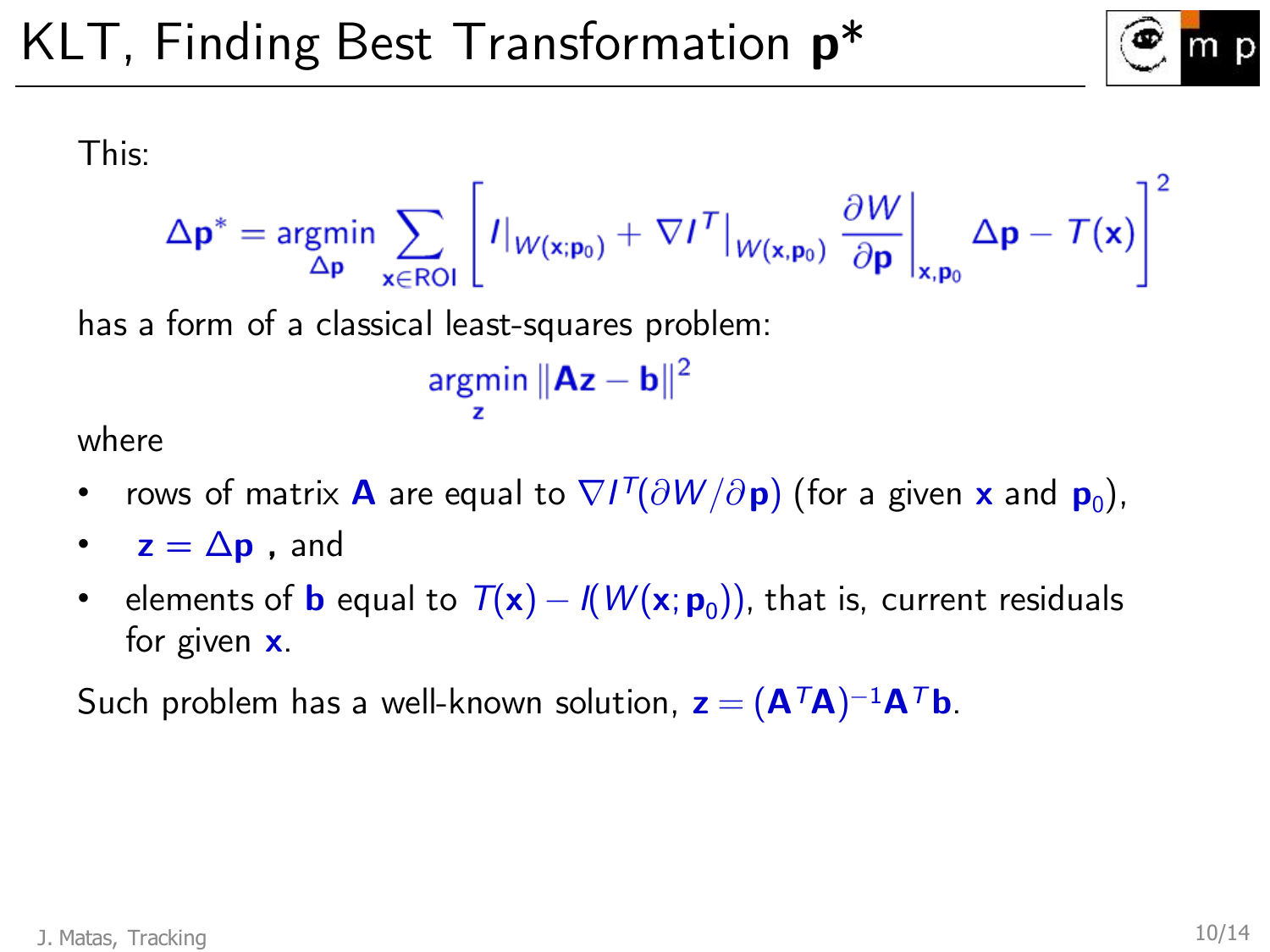**Transformation** Its Jacobian:

$$
W(\mathbf{x}; \mathbf{p}) = \begin{pmatrix} x_1 + p_1 \\ x_2 + p_2 \end{pmatrix}
$$

$$
\frac{\partial W}{\partial \mathbf{p}}(\mathbf{x}; \mathbf{p}) = \begin{bmatrix} \frac{\partial W_1}{\partial x_1} & \frac{\partial W_1}{\partial x_2} \\ \frac{\partial W_2}{\partial x_1} & \frac{\partial W_2}{\partial x_2} \end{bmatrix} = \begin{bmatrix} 1 & 0 \\ 0 & 1 \end{bmatrix}
$$

Solution for update (from previous slide):

| z = (A <sup>T</sup> A) <sup>-1</sup> A <sup>T</sup> b           |                                                                                                                                                                                                                                                                                                                                                                                                                                       |
|-----------------------------------------------------------------|---------------------------------------------------------------------------------------------------------------------------------------------------------------------------------------------------------------------------------------------------------------------------------------------------------------------------------------------------------------------------------------------------------------------------------------|
| Rows of A:                                                      | $\nabla I^T \frac{\partial W}{\partial \mathbf{p}} = \nabla I^T \begin{bmatrix} 1 & 0 \\ 0 & 1 \end{bmatrix} = \nabla I^T = \left(\frac{\partial I}{\partial x_1}, \frac{\partial I}{\partial x_2}\right)$                                                                                                                                                                                                                            |
| Stability of computation will<br>computation will<br>relational | $A^T A = \sum_{x \in ROI} \begin{bmatrix} \left(\frac{\partial I}{\partial x_1}\right)^2, & \frac{\partial I}{\partial x_1} \frac{\partial I}{\partial x_2} \\ \frac{\partial I}{\partial x_1} \frac{\partial I}{\partial x_2} & \left(\frac{\partial I}{\partial x_2}\right)^2, \\ \frac{\partial I}{\partial x_1} \frac{\partial I}{\partial x_2} & \frac{\partial I}{\partial x_1}, \frac{\partial I}{\partial x_2} \end{bmatrix}$ |
| This matrix                                                     | $A^T b = \sum_{x \in ROI} [T(x) - I(W(x; p_0))] \left(\frac{\partial I}{\partial x_1}, \frac{\partial I}{\partial x_2}\right)_{1/14}^T$                                                                                                                                                                                                                                                                                               |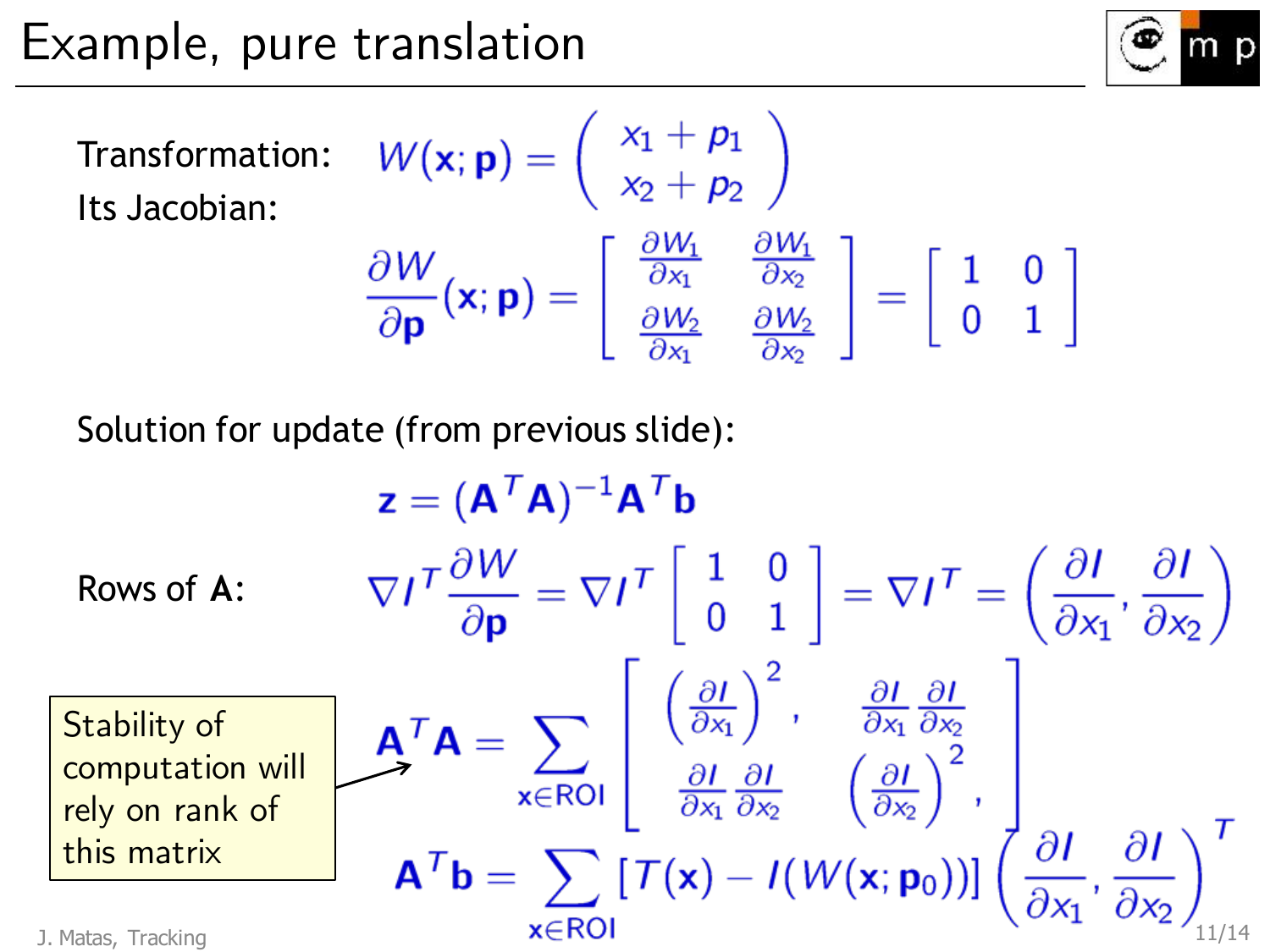



The stability of computation will depend on invertibility of this matrix. We have already encountered this matrix in this course.

It is directly related to Harris corner detector.

For obvious reasons, the KLT tracking for translation is well posed when the ROI contains a corner, as opposed to a flat region or an edge.

**Aperture problem**:



(image courtesy of Wolfe et al. Sensation & Perception)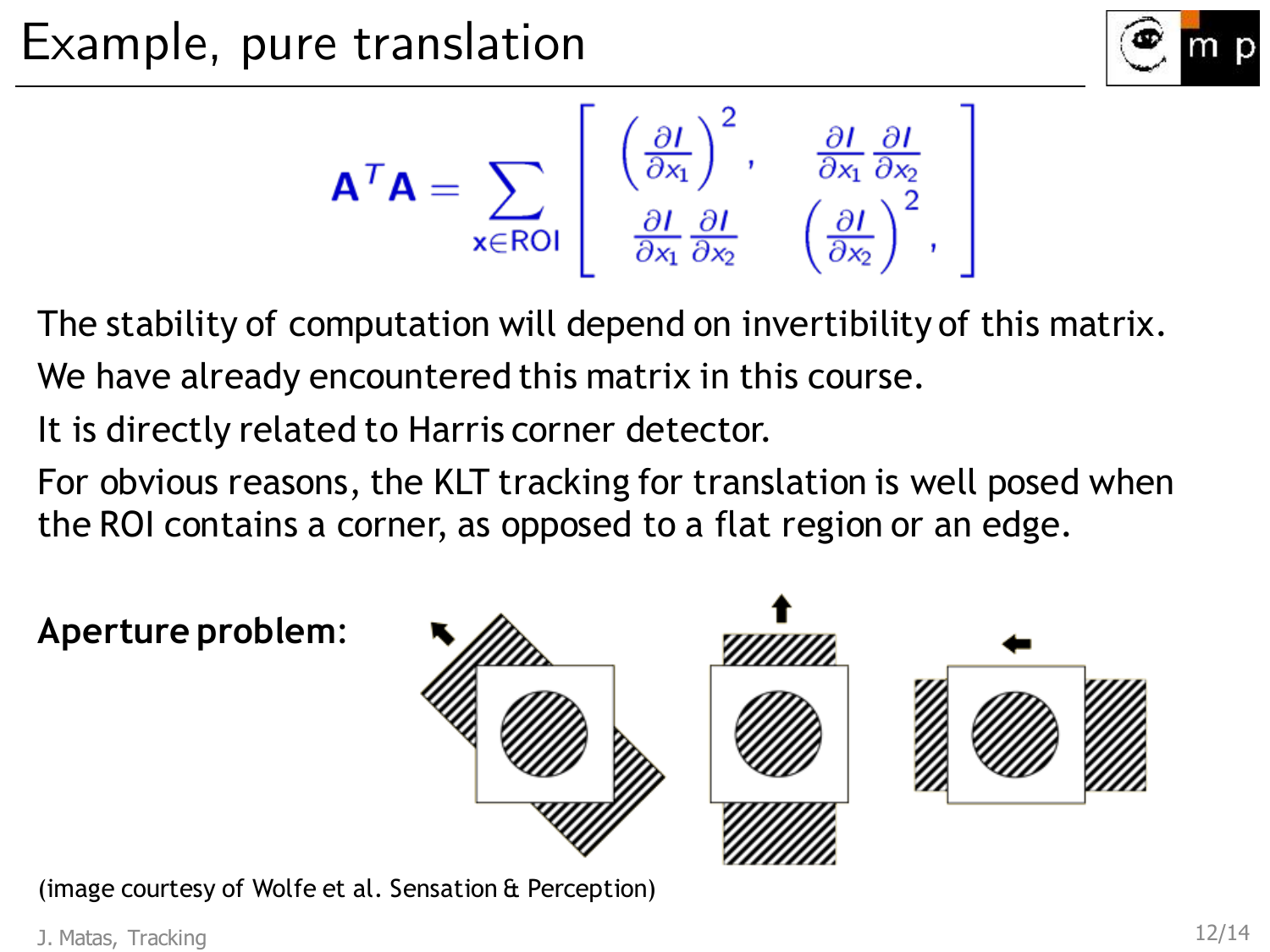KLT, algorithm summary



$$
SSD(\mathbf{p}) = \sum_{\mathbf{x} \in \text{ROI}} \left[ I(W(\mathbf{x}; \mathbf{p})) - T(\mathbf{x}) \right]^2 \quad \mathbf{p}^* = \operatorname*{argmin}_{\mathbf{p}} SSD(\mathbf{p})
$$

Taylor approximation of 
$$
I(W(\mathbf{x}; \mathbf{p})
$$
)

\n
$$
I(W(\mathbf{x}; \mathbf{p}_0 + \Delta \mathbf{p})) \approx I|_{W(\mathbf{x}; \mathbf{p}_0)} + \nabla I^T|_{W(\mathbf{x}, \mathbf{p}_0)} \left. \frac{\partial W}{\partial \mathbf{p}} \right|_{\mathbf{x}, \mathbf{p}_0} \Delta \mathbf{p}
$$

1. Input: current estimate  $\mathbf{p}_0$ . Solve for  $\Delta \mathbf{p}^*$  :

$$
\Delta \mathbf{p}^* = \underset{\Delta \mathbf{p}}{\text{argmin}} \sum_{\mathbf{x} \in \text{ROI}} \left[ I|_{W(\mathbf{x}; \mathbf{p}_0)} + \nabla I^T|_{W(\mathbf{x}, \mathbf{p}_0)} \left. \frac{\partial W}{\partial \mathbf{p}} \right|_{\mathbf{x}, \mathbf{p}_0} \Delta \mathbf{p} - T(\mathbf{x}) \right]^2
$$

- 2. Update,  $\mathbf{p}_0 \leftarrow \mathbf{p}_0 + \Delta \mathbf{p}^*$
- 3. If not converged, go to 1.
- 4. Best transformation  $\mathbf{p}^* = \mathbf{p}_0$ .